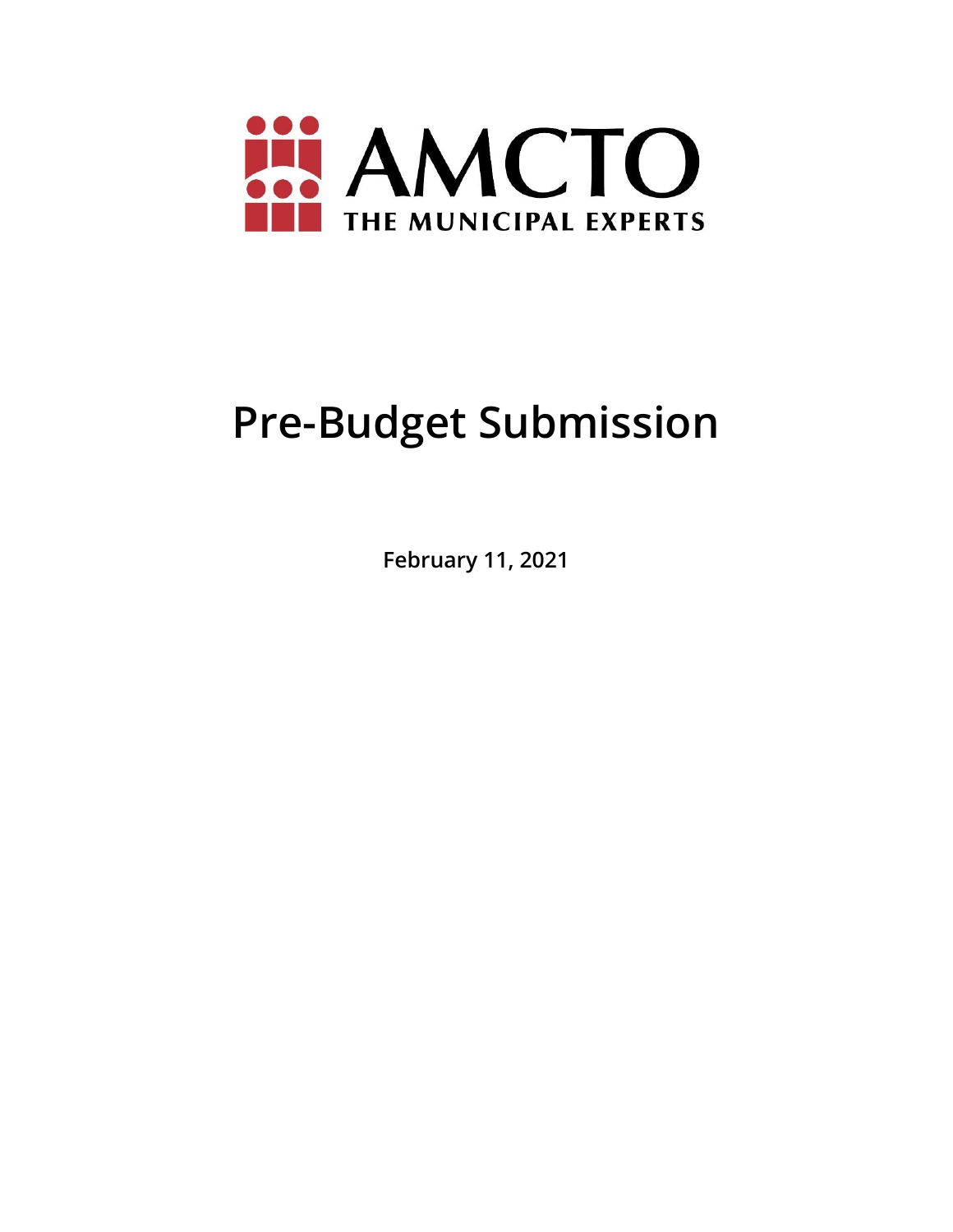

# **Introduction**

The 2021 budget comes at an important time for Ontario's municipal sector as the province is making its way through another wave of the COVID-19 pandemic.

Across the province, local governments are confronted with ongoing challenges to meet the complex demands of a well-served and vibrant municipality. Many have had to also pivot sharply to more digital delivery of services as a result of the pandemic leading to additional costs they may not have previously anticipated or budgeted for.

As municipal administrators, we have been on the front lines of this pandemic from the start. Each municipality has been affected in different ways, but we have also faced common challenges. We recognize that in the face of these challenges, the Government's priorities are on economic recovery and supporting Ontarians. Municipalities, and their administrators, have the same priorities and are key partners in Ontario's economic recovery

With this in mind, AMCTO's recommendations are divided into two parts:

- 1. Small but impactful actions that can provide relief to overburdened administrators so that they can focus on managing the pandemic's impact on their communities and planning for an eventual economic recovery.
- 2. Municipal recovery and resilience actions that could have positive impacts for Provincial priorities as well as direct or residual benefits for workers, families and businesses who live, work and play in municipalities across Ontario.

At the same time, the Province can provide some needed assistance to municipalities who are at the heart of Ontario's economic recovery efforts.

# Recommendations

### **Part I Small but Impactful Actions to Provide Relief**

#### **Deadline Extensions**

Municipalities and municipal administrators have had to invest their time and resources and often redeployed staff to other immediate priorities as a result of the pandemic. The pandemic has also had a significant impact on municipal finances (FAO Report 2020) which means having to prioritize projects. Some municipalities rely either on small internal teams of less than 5 FTEs or costly outsourced providers (AMCTO Survey, 2020). Without this kind of support, municipal professionals are often faced with wearing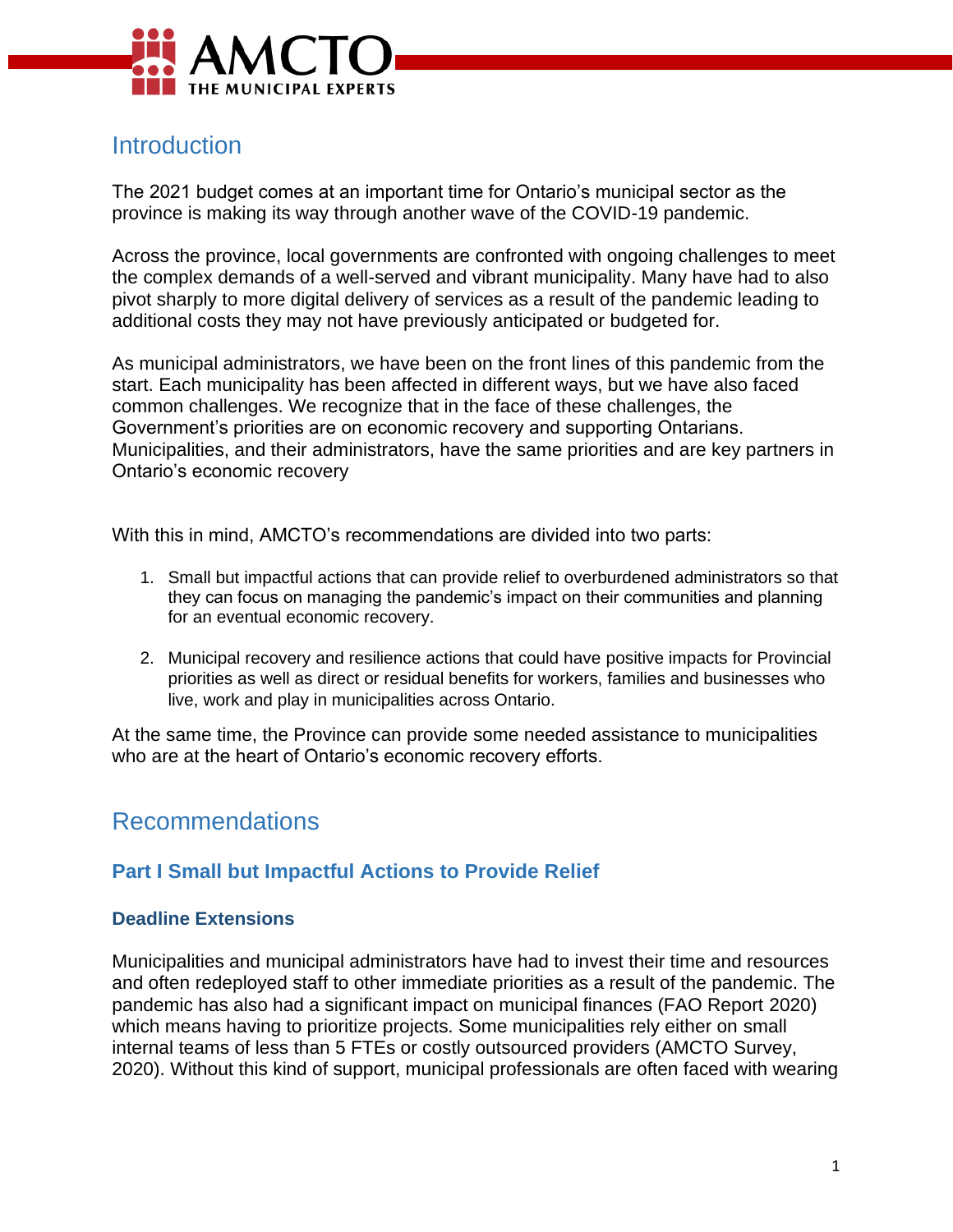

multiple hats and juggling increased demands in order to comply with provincial standards. They could use some relief:

Extend the deadline requiring designated public sector organizations to conform with WCAG 2.0 Level AA to at minimum to January 1 2022. As AMCTO has previously submitted to the Ministry of Seniors and Accessibility, instead mandate incremental and continuous website and web content improvements to increase accessibility with a goal of building a culture of continuous improvement in accessibility rather than a fear of non-compliance.

AMCTO has received a number of Council Resolutions from smaller communities who have asked for an extension of Accessibility for Ontarians with Disabilities Act (AODA) Ontario Regulation 191/11 (Section 14(4)) so they have more time to comply. However, it is clear that it is an issue for larger municipalities as well. Upgrades and on-going maintenance to these requirements on municipal sites requires the re-allocation of limited human and financial resources, and for many municipalities, there are few to spare, particularly as a result of the pandemic.

Municipal administrators are faced with another impending deadline directed by the Province with regard to Asset Management Plans. Ontario Regulation. 588/17 requires municipalities to submit asset management plans covering their core infrastructure by July 1, 2021. There are other milestones to follow: a requirement to submit asset management plans covering all of their infrastructure and then incorporate expanded requirements both in subsequent years. To support municipalities with this:

Extend each of the regulatory deadlines by one-year to recognize the extraordinary circumstances facing municipalities under the COVID-19 pandemic.

#### **Reduce the Burden on Municipalities**

In 2017, AMCTO published [Bearing the Burden: An Overview of Municipal Reporting](https://www.amcto.com/Advocacy-Policy/Reports-Positions/Issue-1-(3)) to shed light on the sizeable reporting burden facing Ontario's municipalities.

Following the cross-ministry reporting burden initiative led by the Ministry of Municipal Affairs and Housing in 2019, the Government announced that a total of 94 reports had been eliminated and 27 reports had been consolidated and simplified. In order to further limit this administrative burden: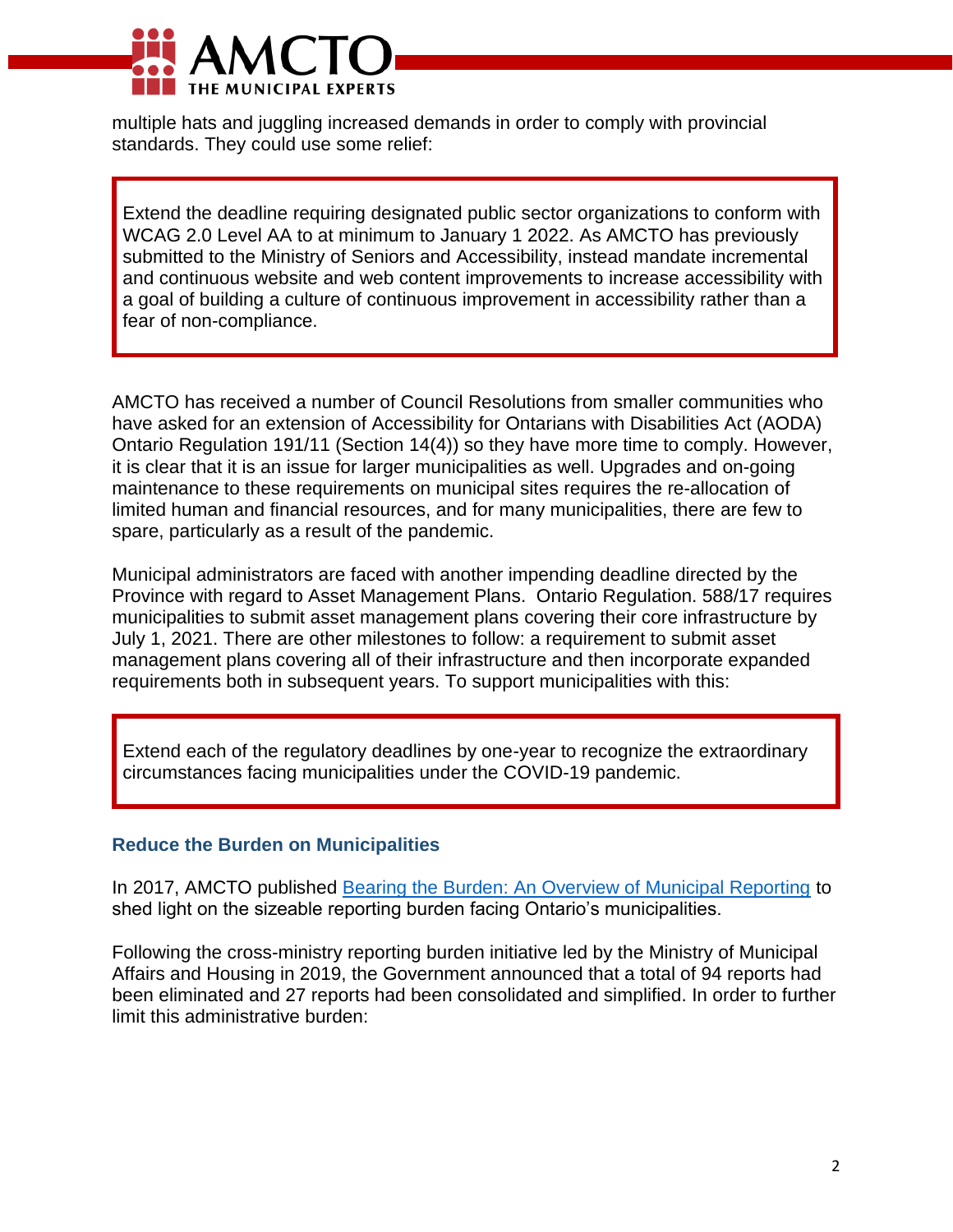

Release the list of reduced reports and establish a comprehensive inventory of provincially required reporting to ensure the government and municipal sector does not fall back into a similar reporting trap.

With a Provincial focus on burden reduction beyond reporting, the Government should engage AMCTO and municipal partners to tackle areas of significant burden that are detrimental to local government administration and service delivery. Improvements will help ensure movement towards enhancing the efficiency of local governments across Ontario.

## **Part II Municipal Recovery and Resilience Actions**

#### **Accessibility for Ontarians with Disabilities Act Requirements**

As municipal administrators look towards 2025 as the year with which their spaces must be compliant with the AODA standards, they face a number of fiscal pressures (FAO Report), exacerbated by the pandemic:

Provide financial support for municipal accessibility projects to communities who need the additional assistance to comply with Provincially imposed standards under the AODA through a simplified process.

This is a win-win: support job creating projects that make accessibility-related improvements to local infrastructure such as arenas, municipal buildings and other facilities that are at the heart of communities and are used by local workers and families. At the same time, this support can help ensure municipalities are able to comply with their statutory responsibilities in time for 2025 while helping their communities recover.

#### **Municipal Insurance Leaves Taxpayers Footing the Bill**

AMCTO members have expressed concerns about increasing insurance premiums. In many cases, costs have increased anywhere between 10 % and 75% with some municipalities facing even higher costs, and there are few alternative service providers to turn to. This is not sustainable for municipalities and ultimately the taxpayer who must pay for these costs through the only significant revenue source available to municipalities -property taxes. To create a more sustainable solution: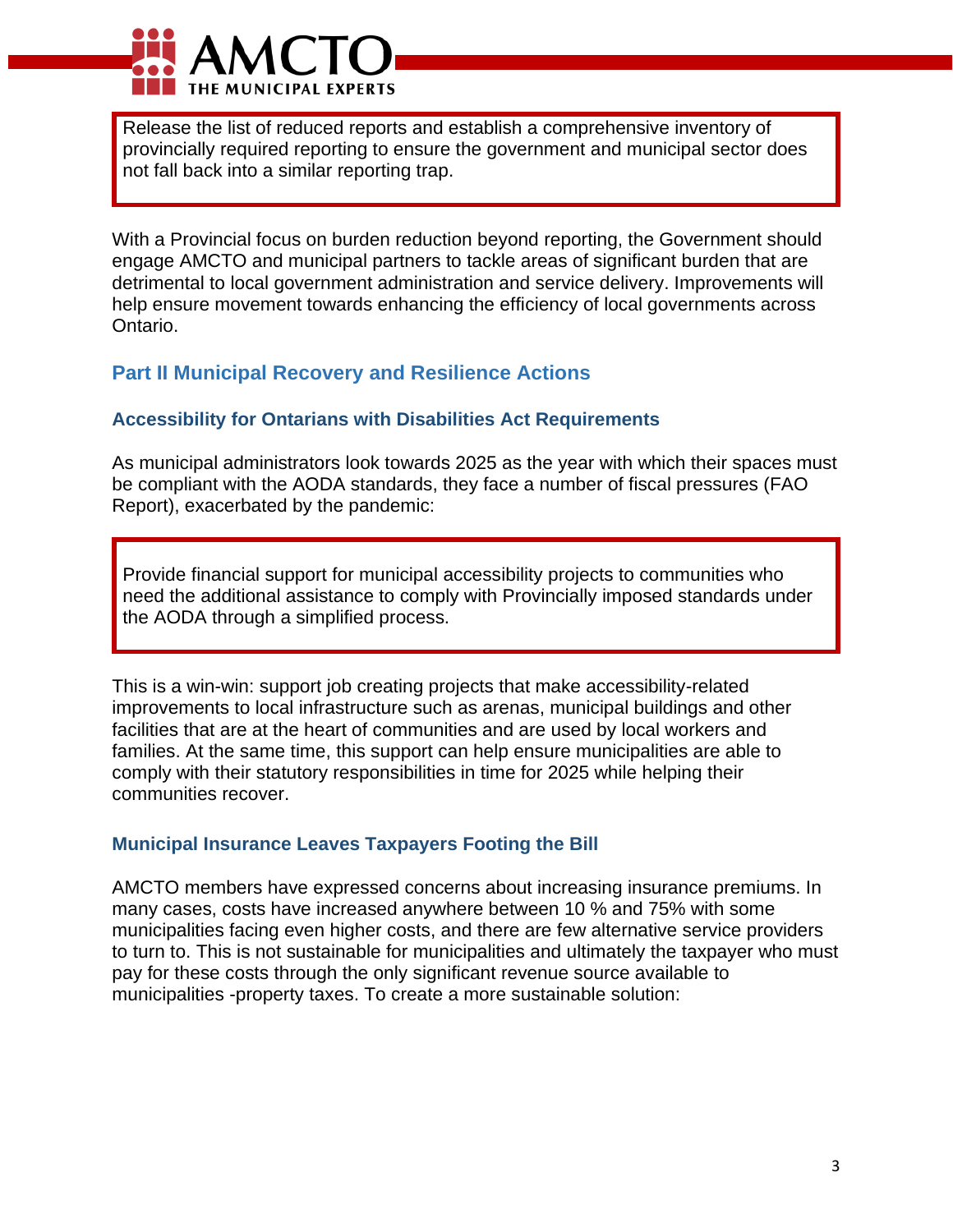

In collaboration with the municipal sector, investigate spikes in municipal insurance rates and report back with policy options to support municipal affordability.

#### **Protect Municipal Transfer Payments**

Ontario municipalities of all sizes are facing challenging fiscal situations, as a result of significant downsizing and now exacerbated by the effects of the pandemic. As a result, it has been challenging for many communities to finance these services for their citizens. This is especially true for rural, and northern Ontario communities that are low or non-growth making them increasingly dependent on transfer payments, notably, through the Ontario Municipal Partnership Fund (OMPF). To provide predictable and relatively stable funding for municipalities:

Maintain, if not increase, the OMPF, OCIF, and Federal Gas Tax Program allocations levels into 2022 and beyond. These are predictable and relatively stable funding for municipalities.

#### **Skills Development and Training for the Next Generation of Municipal Leaders**

The Government has rightly promoted skills development and on-the-job training particularly for young people. Applying this approach to municipal management, can create a culture of transformation that can be built into the next generation of municipal public servants.

Every year there are recent graduates looking for opportunities to gain experience that allows them to put their education, talents, and digital and customer-centred mindsets to work. Municipalities have a diverse range of job functions available making them the opportune place to gain work experience. There needs to be a bridge between experienced professionals who have the expertise and know-how and recent graduates or those new to the sector who offer diverse and innovative ways of thinking. To support the next generation of municipal leaders:

Re-invest in an expanded Municipal Internship Program (MIP) delivered by AMCTO.

The MIP can bring new, innovative, thoughtful practitioners to municipalities where there can be a mutually beneficial transfer of knowledge and skills exchange, inspiring creativity and customer-centred perspectives on service delivery.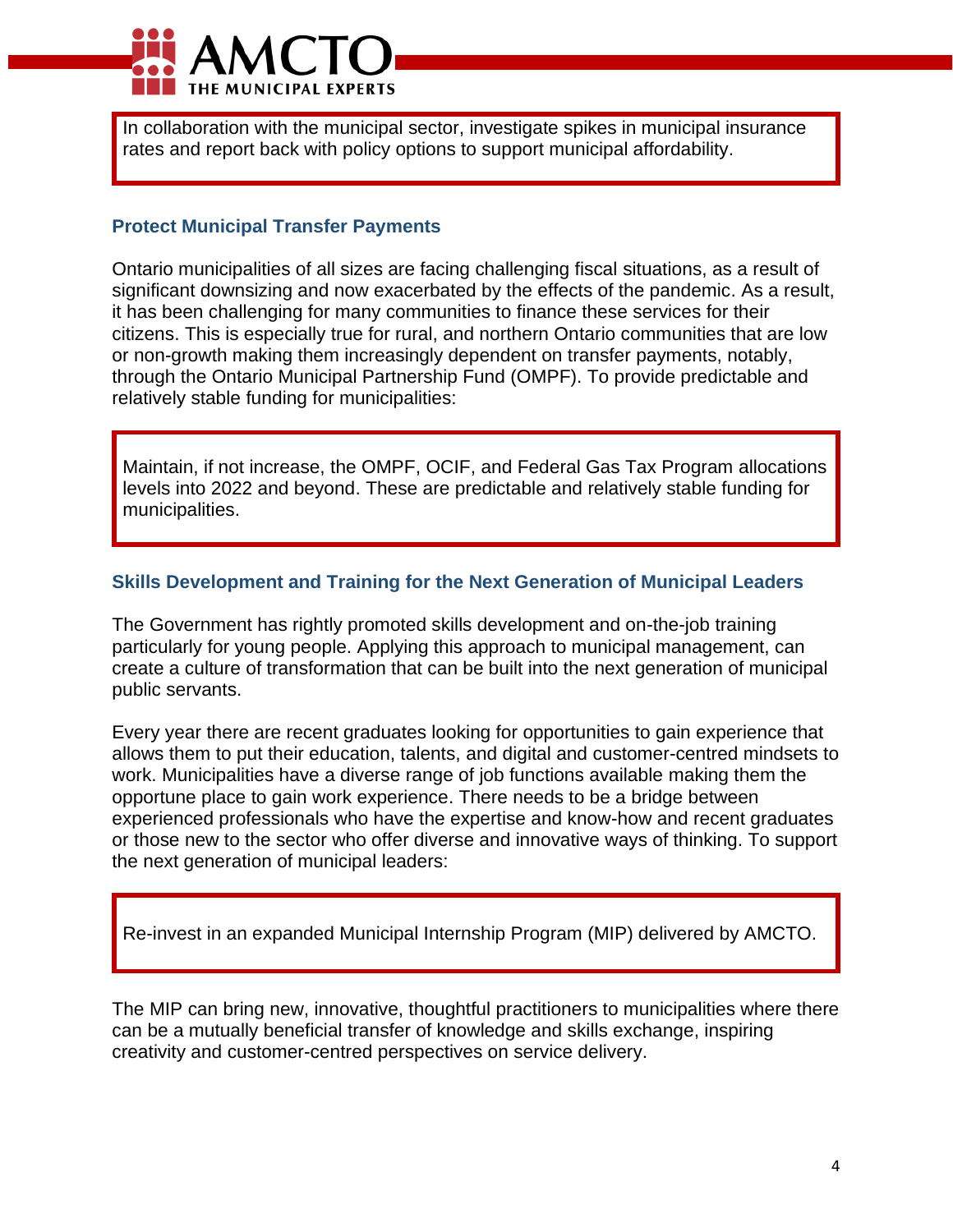

As Ontario's economy continues to recover it is more important than ever to help job seekers find employment opportunities and this internship program is a smart asset and a small investment with significant returns. The Municipal Internship Program had a track record of providing small, rural and northern municipalities with interns many of whom later held leadership positions in rural and northern municipalities.

#### **Remember Municipalities when Going Digital**

[Ontario Onwards](https://www.ontario.ca/page/ontario-onwards-action-plan) including the Provincial commitment to digital identity can be transformational. Often in Provincial transformational projects the design and implementation of frameworks only consider impacts to the Province. However, municipal service delivery is heavily intertwined with Provincial processes and requirements.

A wide-angled, integrated lens should be applied to the development, design, prototyping, implementation and review of these important endeavors. Provincial and municipal administrators can work together towards customer-centred service delivery for better resident outcomes as both pivot to digital government and transformation. To support municipalities in the adoption and implementation of a digital-first strategy:

Bring municipalities and their administrators to the table to ensure that digital government policy and implementation work seamlessly, municipal impacts such as administrative burden are reduced, and the best outcomes for service delivery to our residents can be achieved.

Prioritizing those municipal services that are provided on behalf of the Province which also have Provincial service impacts, such as in marriage license and burial permit issuance, social services and so forth is also recommended.

## **Policy Advice for a Stronger Ontario**

As the province's largest voluntary association of municipal professionals, AMCTO members are on the front lines of local government policy and management. Our members are the leaders who provide advice and develop solutions to some of Ontario's most burdensome and challenging problems.

The recommendations contained in this submission reflect knowledge and advice that will make Ontario's communities more efficient, safer, and stronger. They also reflect opportunities where the Province can provide assistance to municipalities in their own recovery, enabling municipal administrators to focus on supporting the immediate needs of residents and tackling the long-term effects of the pandemic.